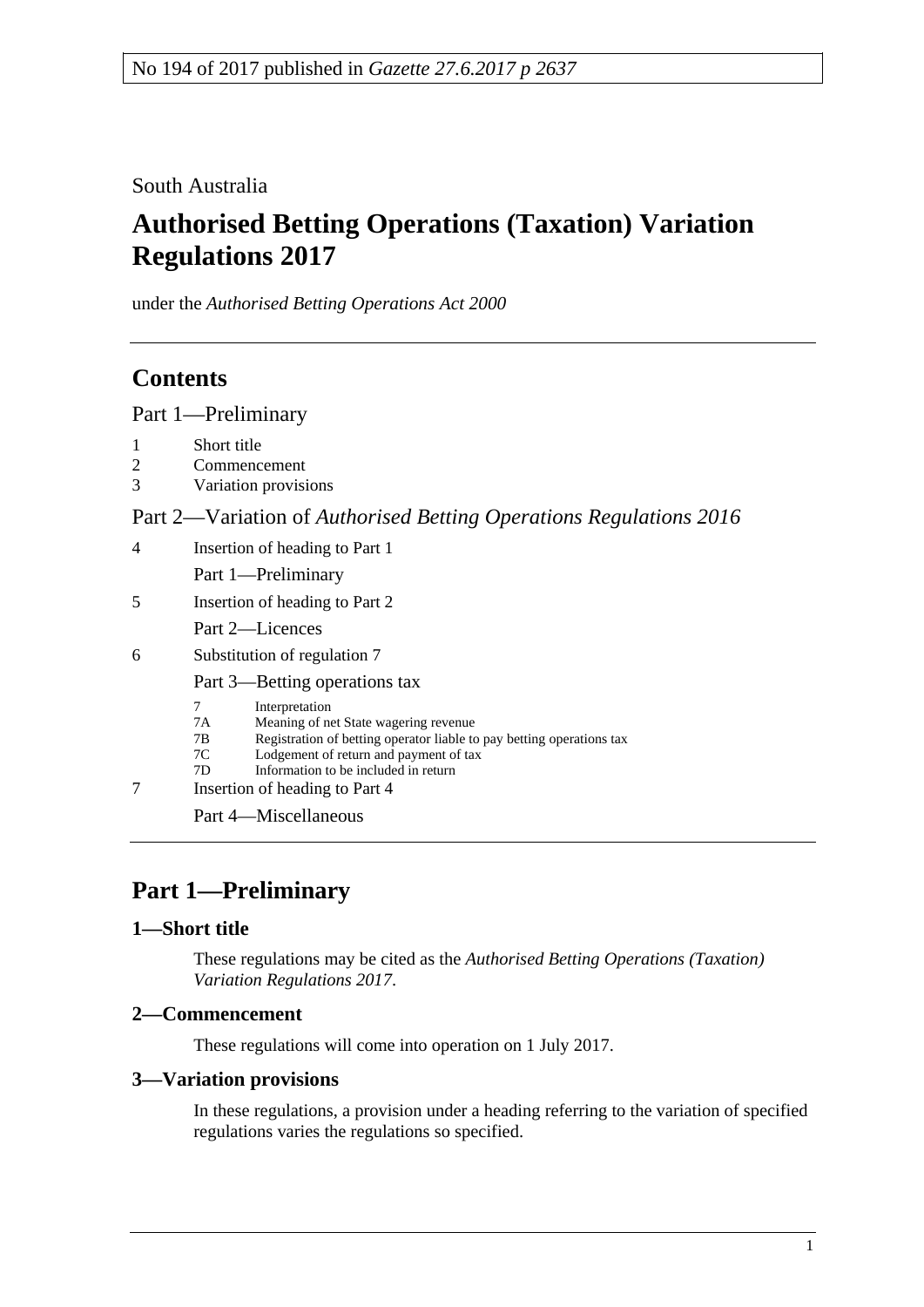# <span id="page-1-0"></span>**Part 2—Variation of** *Authorised Betting Operations Regulations 2016*

#### <span id="page-1-1"></span>**4—Insertion of heading to Part 1**

Before regulation 1 insert:

# **Part 1—Preliminary**

#### <span id="page-1-2"></span>**5—Insertion of heading to Part 2**

Before regulation 5 insert:

## **Part 2—Licences**

#### <span id="page-1-3"></span>**6—Substitution of regulation 7**

Regulation 7—delete the regulation and substitute:

# **Part 3—Betting operations tax**

#### **7—Interpretation**

In this Part—

*Commissioner* means the Commissioner of State Taxation.

#### **7A—Meaning of net State wagering revenue**

- (1) For the purposes of paragraph (b) of the definition of *net State wagering revenue* in section 40B of the Act, all fees and commissions associated with making bets with, or using a service provided by, a betting operator are prescribed.
- (2) For the purposes of paragraph (d) of the definition of *net State wagering revenue* in section 40B of the Act, the amount of any refund of a bet made with, or using a service provided by, a betting operator by persons located in South Australia at the time of making the bet or using the service is prescribed.

#### <span id="page-1-4"></span>**7B—Registration of betting operator liable to pay betting operations tax**

(1) A betting operator who is not already registered must apply for registration under this regulation if the betting operator is liable to pay betting operations tax in respect of a financial year under section 40D of the Act.

Maximum penalty: \$5 000.

- (2) An application for registration must be made to the Commissioner in a manner and form approved by the Commissioner—
	- (a) in the case of a betting operator who is a licensed bookmaker—within 7 days after the end of the relevant financial year; or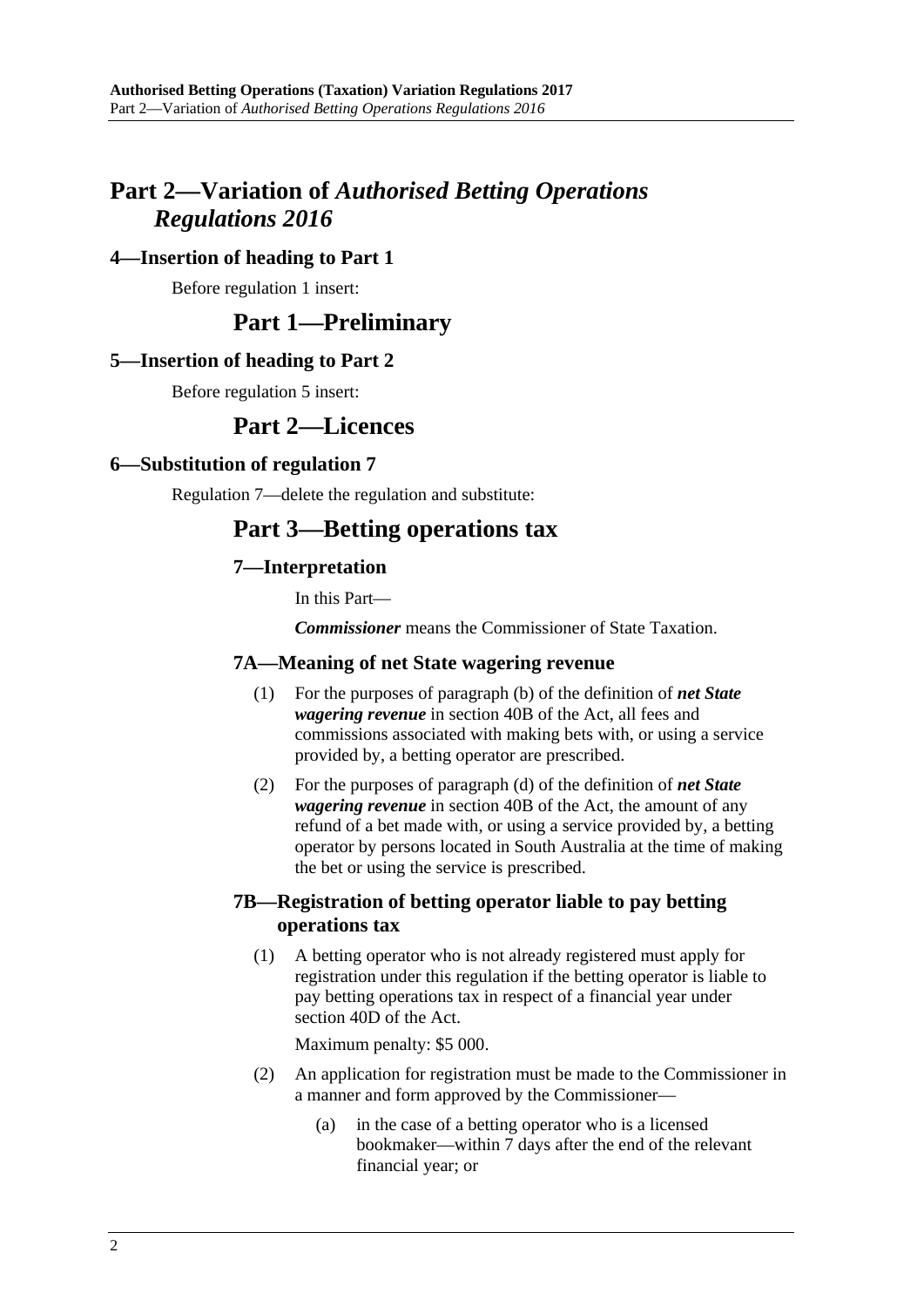- (b) in the case of any other betting operator—within 7 days after the month in which the betting operator becomes liable to pay betting operations tax for the relevant financial year.
- (3) On receiving an application under this regulation, the Commissioner must register the applicant.
- (4) The Commissioner may cancel the registration of a betting operator if satisfied that the betting operator has ceased to pay or have a liability to pay betting operations tax as set out in [subregulation](#page-1-4) (1).

#### **7C—Lodgement of return and payment of tax**

- (1) A licensed bookmaker who is registered or required to apply for registration under this Part must, within 21 days after the end of each financial year—
	- (a) lodge with the Commissioner a return setting out the bookmaker's net State wagering revenue for the relevant financial year; and
	- (b) pay to the Commissioner the betting operations tax payable on that revenue (if any).
- (2) Any other betting operator who is registered or required to apply for registration under this Part must, within 21 days after the end of the month in a financial year in which the betting operator's net State wagering revenue for that financial year first exceeds \$150 000 (the *first month*), and within 21 days after the end of each subsequent month of that financial year—
	- (a) lodge with the Commissioner a return setting out—
		- (i) the betting operator's net State wagering revenue for that month; and
		- (ii) the betting operator's total net State wagering revenue for the relevant financial year; and
	- (b) pay to the Commissioner any betting operations tax payable on the net State wagering revenue for that month as follows:
		- (i) for the first month—the betting operator is liable to pay betting operations tax for that month at a rate of 15% of the amount of the betting operator's total net State wagering revenue for the year to date in excess of \$150 000;
		- (ii) for each subsequent month—
			- (A) if there is a net loss in the betting operator's State wagering revenue—no betting operations tax is payable for that month; or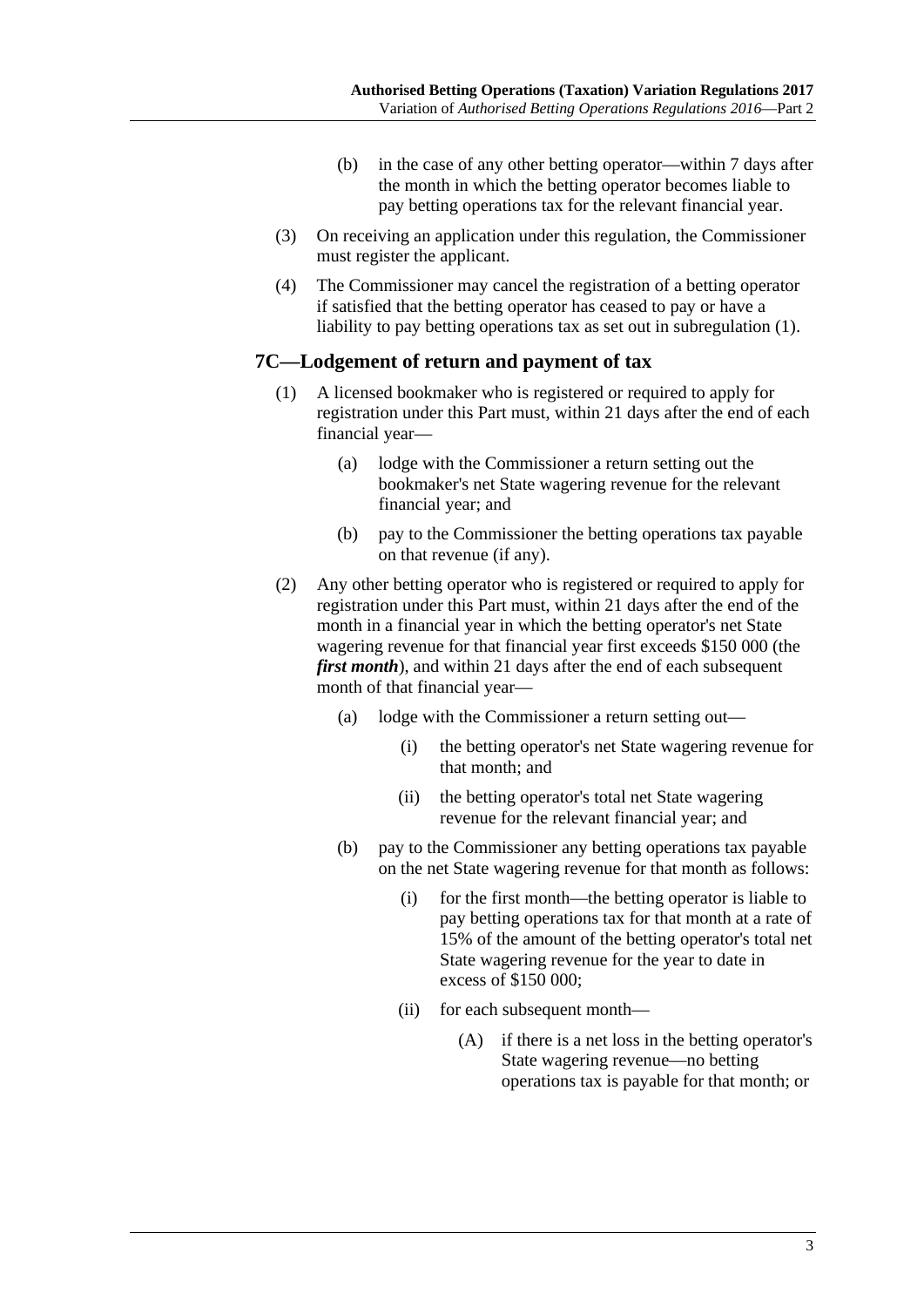- (B) if there is a net gain in the betting operator's State wagering revenue—the betting operator is liable to pay, for that month, an amount of betting operations tax equal to—
	- 15% of the amount of the betting operator's total net State wagering revenue for that month; less
	- the amount of any overpayment of betting operations tax made by the betting operator for the financial year to date (taking into account any net loss in the betting operator's State wagering revenue that occurred in the previous month).
- <span id="page-3-0"></span>(3) The Commissioner may vary—
	- (a) the time within which a specified betting operator is required to furnish returns or pay betting operations tax; or
	- (b) the period in relation to which a specified betting operator, or betting operators of a specified class, are required to furnish returns or pay betting operations tax.
- (4) A variation made under [subregulation](#page-3-0) (3)—
	- (a) may be made subject to conditions or limitations; and
	- (b) may be made, varied or revoked by notice in writing to a betting operator or by notice in the Gazette.

#### **7D—Information to be included in return**

A return lodged under this Part must be in a form approved by the Commissioner and contain the following information:

- (a) the betting operator's name, address, telephone number and email address;
- (b) the following details in respect of the net State wagering revenue for the period to which the return relates:
	- (i) the total amount of all bets made with, or using a service provided by, the betting operator by persons who were located in South Australia at the time of making the bet or using the service;
	- (ii) the total of any fees or commissions associated with making the bets or using the service;
	- (iii) the total amount of all winnings paid or payable in respect of those bets.